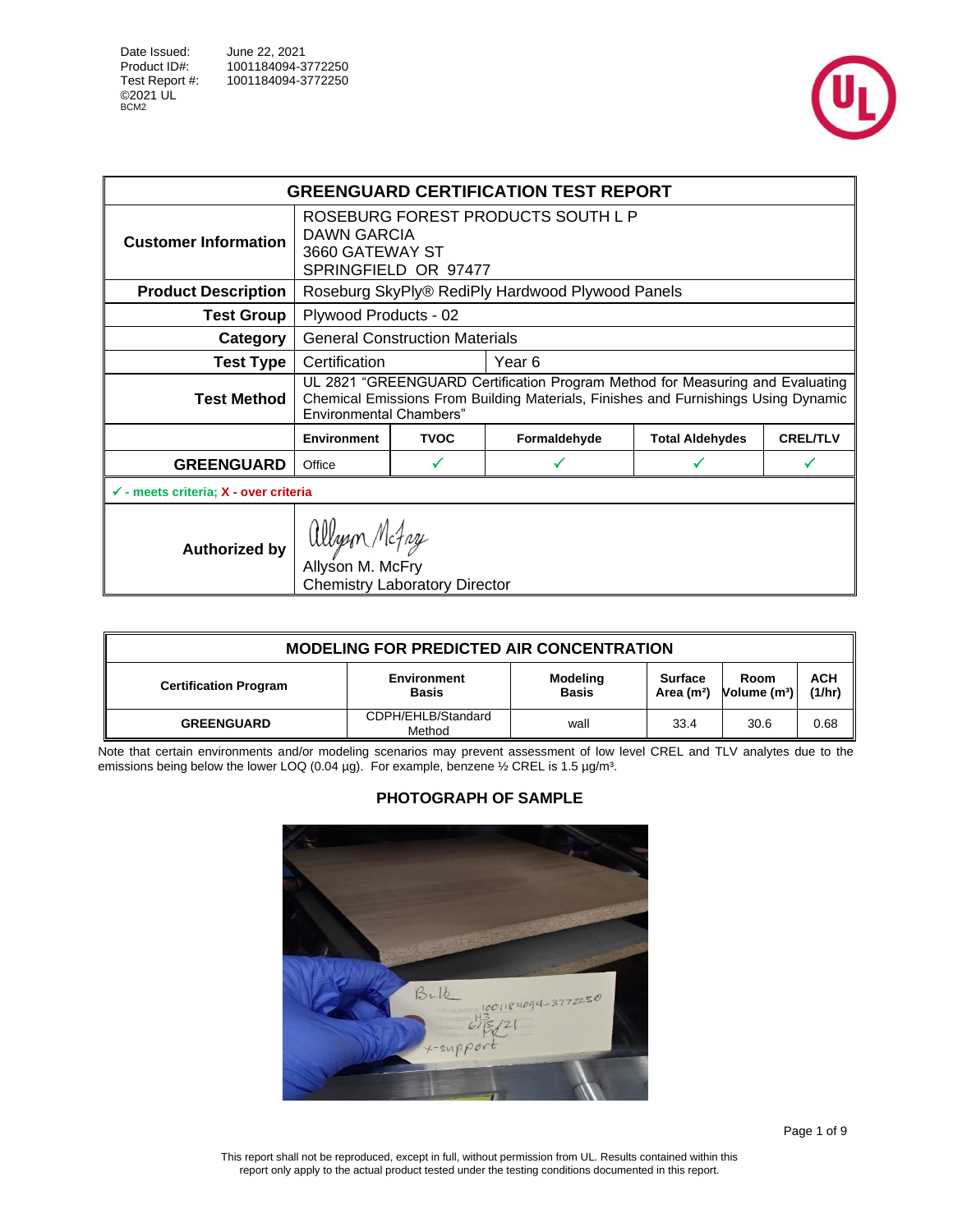#### **GREENGUARD RESULTS SUMMARY**

| <b>Product Description</b>                                                                                                                                                                                                                                                                                                                          |                              | Roseburg SkyPly® RediPly Hardwood Plywood Panels |                                                |  |  |  |  |  |  |
|-----------------------------------------------------------------------------------------------------------------------------------------------------------------------------------------------------------------------------------------------------------------------------------------------------------------------------------------------------|------------------------------|--------------------------------------------------|------------------------------------------------|--|--|--|--|--|--|
| <b>GREENGUARD</b><br><b>Acceptable IAQ Criteria</b>                                                                                                                                                                                                                                                                                                 |                              | 168 Hour<br><b>Product Measurement</b>           | <b>Product</b><br><b>Compliance</b><br>for IAQ |  |  |  |  |  |  |
| <b>TVOC<sup>a</sup></b>                                                                                                                                                                                                                                                                                                                             | $\leq$ 0.5 mg/m <sup>3</sup> | $0.029$ mg/m <sup>3</sup>                        | Yes                                            |  |  |  |  |  |  |
| Formaldehyde                                                                                                                                                                                                                                                                                                                                        | $\leq 0.05$ ppm              | $0.024$ ppm                                      | Yes                                            |  |  |  |  |  |  |
| Total Aldehydes <sup>b</sup>                                                                                                                                                                                                                                                                                                                        | $\leq 0.10$ ppm              | $0.045$ ppm                                      | Yes                                            |  |  |  |  |  |  |
| Individual VOCs                                                                                                                                                                                                                                                                                                                                     | all $\leq 1/10$ TLV          |                                                  | Yes                                            |  |  |  |  |  |  |
| <sup>a</sup> "TVOC" is the sum of all VOCs measured via TD/GC/MS which elute between n-hexane (C <sub>6</sub> ) and n-hexadecane (C <sub>16</sub> ) quantified<br>using calibration to a toluene surrogate.<br><sup>b</sup> "Total Aldehydes" is the sum of all measured normal aldehydes from formaldehyde to nonanal, plus benzaldehyde. Hentanal |                              |                                                  |                                                |  |  |  |  |  |  |

<sup>b</sup>"Total Aldehydes" is the sum of all measured normal aldehydes from formaldehyde to nonanal, plus benzaldehyde. Heptanal through nonanal are analyzed using TD/GC/MS. The remaining aldehydes are analyzed using HPL/UV methodology. All aldehydes are quantified to authentic standards.

<sup>c</sup>All individual VOCs detected met the criteria of less than 1/10 the ACGIH established threshold limit values (TLVs).

#### **PROJECT DESCRIPTION**

This study was conducted using a UL Environment's GREENGUARD test method following the requirements of GREENGUARD Certification program. The product was monitored for emissions of total volatile organic compounds (TVOC), formaldehyde, target list aldehydes, and other individual volatile organic compounds (VOCs) over a 168 hour exposure period. These emissions were measured and the resultant air concentrations were determined for each of the potential pollutants. Determination of compliance is based on predicted air concentrations modeled using the GREENGUARD program room loading.

#### Report Outline:

| Table 1          | <b>Environmental Chamber Study Parameters</b>            |
|------------------|----------------------------------------------------------|
| Table 2          | <b>Emission Factors and Predicted Air Concentrations</b> |
| Table 3          | <b>Chamber Concentrations of Identified VOCs</b>         |
| Table 4          | <b>Emission Factors of Identified VOCs</b>               |
| Table 5          | <b>Chamber Concentrations of Target List Aldehydes</b>   |
| Table 6          | <b>Emission Factor of Target List Aldehydes</b>          |
| Table 7          | <b>Supplemental Emissions Information</b>                |
| Chain of Custody | <b>Chain of Custody</b>                                  |

Download more information regarding UL's technical references and resources, product evaluation methodologies information, quality control program, and environmental chamber evaluations from our website [click here](https://www.ul.com/offerings/greenguard-certification) or<https://www.ul.com/offerings/greenguard-certification>

<span id="page-1-0"></span>For RSD, Quality Assurance Report or other quality documents, [Request](mailto:LST.ULE.AQS%20Service%20Delivery%20%3cLST.ULE.AQSServiceDelivery@ul.com%3e;%20Schiller,%20Stephanie%20%3cStephanie.Schiller@ul.com%3e?subject=Request%20RSD,%20Quality%20Assurance%20Report%20or%20other%20quality%20documents) here or contact ULE.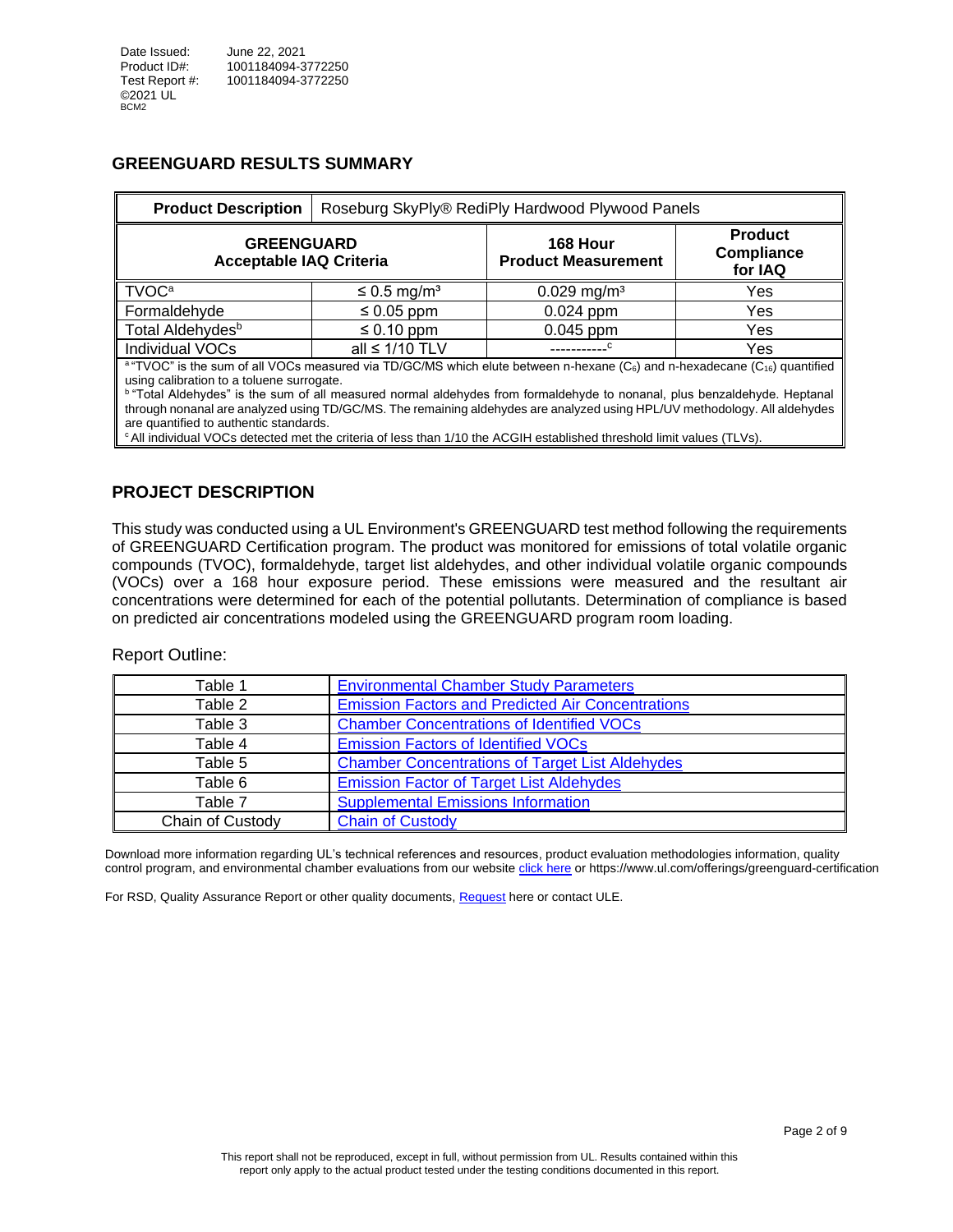|                                               | <b>ENVIRONMENTAL CHAMBER STUDY PARAMETERS</b>                                                                                                                                                                                                                                                                                                                                                                                                               |                              |                                     |  |
|-----------------------------------------------|-------------------------------------------------------------------------------------------------------------------------------------------------------------------------------------------------------------------------------------------------------------------------------------------------------------------------------------------------------------------------------------------------------------------------------------------------------------|------------------------------|-------------------------------------|--|
| <b>Product Description</b>                    | Roseburg SkyPly® RediPly Hardwood Plywood Panels                                                                                                                                                                                                                                                                                                                                                                                                            |                              |                                     |  |
| <b>Product Manufacture Date</b>               | May 27, 2021                                                                                                                                                                                                                                                                                                                                                                                                                                                |                              |                                     |  |
| <b>Product Collection Date</b>                | May 27, 2021                                                                                                                                                                                                                                                                                                                                                                                                                                                |                              |                                     |  |
| <b>Product Shipping Date</b>                  | May 27, 2021                                                                                                                                                                                                                                                                                                                                                                                                                                                |                              |                                     |  |
| <b>Date Received</b>                          | June 3, 2021                                                                                                                                                                                                                                                                                                                                                                                                                                                |                              |                                     |  |
| <b>Test Description</b>                       | The product was received by UL Environment as packaged and<br>shipped by the customer. The package was visually inspected and<br>stored in a controlled environment immediately following sample<br>check-in. Just prior to loading, the product was unpackaged and<br>prepared for the required loading to expose the finished surfaces only.<br>The sample was placed inside the environmental chamber and tested<br>according to the specified protocol. |                              |                                     |  |
| <b>Test Period</b>                            | June 8, 2021 - June 15, 2021                                                                                                                                                                                                                                                                                                                                                                                                                                |                              |                                     |  |
| Area                                          | two-sided area = $0.1867$ m <sup>2</sup>                                                                                                                                                                                                                                                                                                                                                                                                                    |                              |                                     |  |
| <b>Environmental Chamber ID</b><br>and Volume | SH3 - 0.0871 m <sup>3</sup>                                                                                                                                                                                                                                                                                                                                                                                                                                 |                              |                                     |  |
| <b>Product Loading</b>                        | $2.14 \text{ m}^2/\text{m}^3$                                                                                                                                                                                                                                                                                                                                                                                                                               |                              |                                     |  |
| <b>Test Conditions</b>                        | $1.00 \pm 0.05$ ACH<br>50% RH $\pm$ 5% RH<br>22.7°C - 23.6°C                                                                                                                                                                                                                                                                                                                                                                                                |                              |                                     |  |
| *Accredited Laboratory Locations              | <b>Testing Laboratory</b>                                                                                                                                                                                                                                                                                                                                                                                                                                   | <b>Analytical Laboratory</b> | <b>Technical Reporting Location</b> |  |
|                                               | ULE - Marietta                                                                                                                                                                                                                                                                                                                                                                                                                                              | ULE - Marietta               | ULE - Marietta                      |  |

The temperature range specification is  $23^{\circ}$ C ± 1°. The actual temperature range listed above may vary slightly. If the range is outside this specification, data was reviewed to ensure a negative impact did not occur.

| *Accredited Laboratory Locations |                                                                                                                                                                |  |  |  |
|----------------------------------|----------------------------------------------------------------------------------------------------------------------------------------------------------------|--|--|--|
| Location                         | <b>Address</b>                                                                                                                                                 |  |  |  |
| ULE - Marietta                   | <b>UL Environment</b><br>2211 Newmarket Parkway, Marietta, GA 30067-9399 USA                                                                                   |  |  |  |
| ULE - Guangzhou                  | UL Verification Services (Guangzhou)<br>1-3F & Room 501, Building 2 (R&D Center A1), No. 25, South Huanshi Avenue,<br>Nansha District, Guangzhou 511458, China |  |  |  |
| ULE - Cabiate                    | UL International Italia S.r.I.<br>ATTN: IAQ Laboratory<br>Via Europa, 9, I - 22060 - Cabiate (Como), Italia                                                    |  |  |  |
| ULE - Vietnam                    | UL VS (VIET NAM) CO. LTD., Lot C5, Conurbation 2, Street K1, Cat Lai Industrial Zone, Thanh<br>My Loi Ward, District 2, Ho Chi Minh City, Vietnam              |  |  |  |
| UL - Shimadzu I                  | Shimadzu Techno-Research, Inc.<br>1, Nishinokyo-Shimoaicho<br>Nakagyo-ku, Kyoto 604-8436 Japan                                                                 |  |  |  |
| KCL .                            | Korea Conformity Laboratories<br>#805, I-Valley, 149 Gongdan-ro<br>Gunpo-si, Gyeonggi-do, 15849 Korea                                                          |  |  |  |
| Servaco                          | Servaco Product Testing N.V.<br>Boertang 200<br>2400 MOL Belgium                                                                                               |  |  |  |

This test is accredited and meets the requirements of ISO/IEC 17025 as verified by ANSI National Accreditation Board. Refer to certificate and scope of accreditation AT-1297.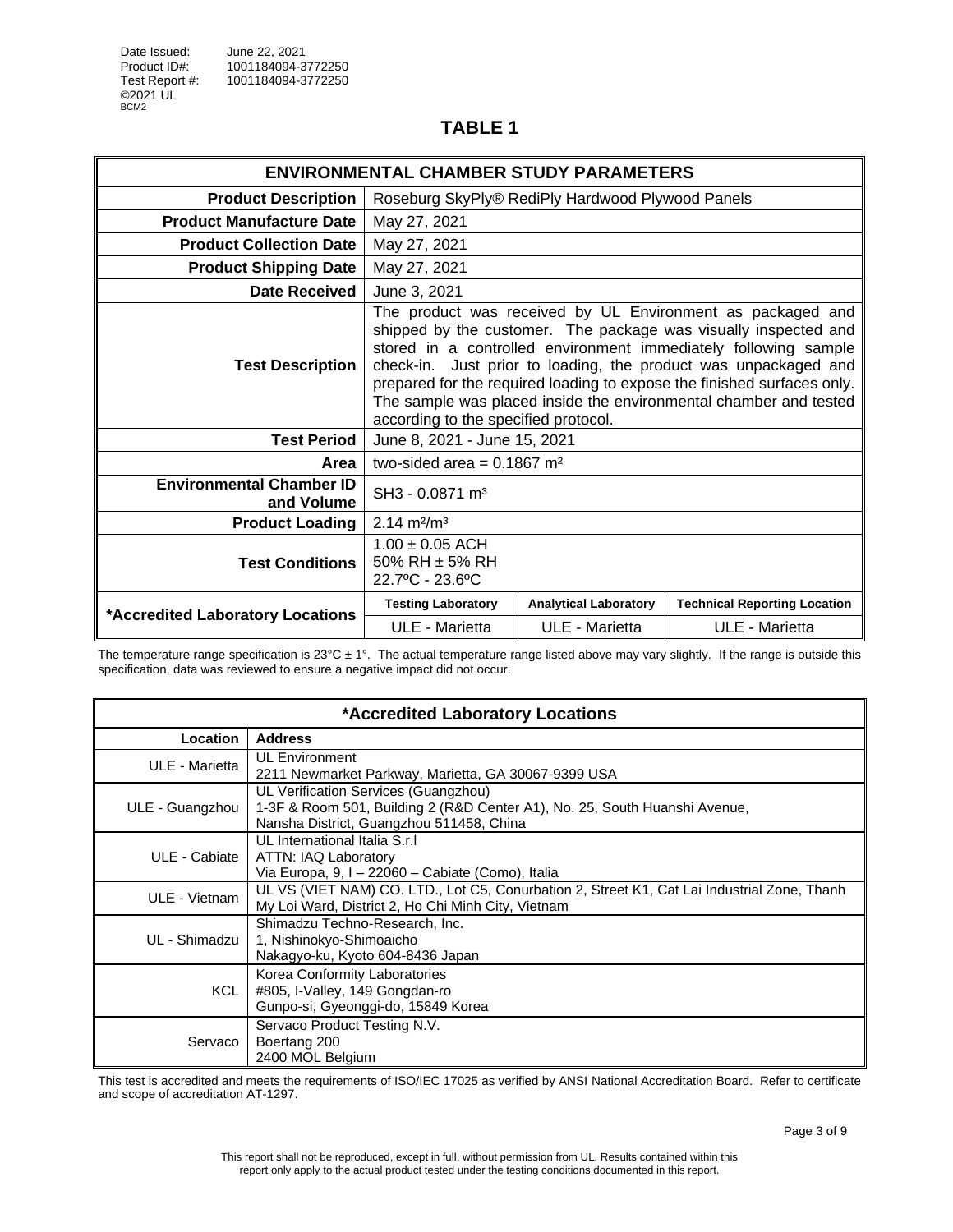| . .<br>. . |  |
|------------|--|
|------------|--|

<span id="page-3-0"></span>

| <b>Product Description</b>                                                                | Roseburg SkyPly® RediPly Hardwood Plywood Panels                                                   |                                          |                                                      |  |                                                                   |                                      |  |
|-------------------------------------------------------------------------------------------|----------------------------------------------------------------------------------------------------|------------------------------------------|------------------------------------------------------|--|-------------------------------------------------------------------|--------------------------------------|--|
|                                                                                           | TVOC CHAMBER CONCENTRATIONS, EMISSION FACTORS<br>AND PREDICTED AIR CONCENTRATIONS                  |                                          |                                                      |  |                                                                   |                                      |  |
| <b>Elapsed Exposure</b><br>Hour*                                                          | <b>Chamber</b><br><b>Concentration</b><br>$\mu$ g/m <sup>3</sup>                                   |                                          | <b>Emission Factor</b><br>$\mu$ g/m <sup>2</sup> ·hr |  | <b>Predicted Air</b><br>Concentration**<br>$\mu$ g/m <sup>3</sup> |                                      |  |
| 0 (Background)                                                                            | <b>BQL</b>                                                                                         |                                          | BQL                                                  |  |                                                                   | ---                                  |  |
| 6                                                                                         | 238                                                                                                |                                          | 111                                                  |  |                                                                   | 178                                  |  |
| 24                                                                                        | 108                                                                                                |                                          | 50.4                                                 |  |                                                                   | 81                                   |  |
| 48                                                                                        | 81.7                                                                                               |                                          | 38.2                                                 |  |                                                                   | 56                                   |  |
| 72                                                                                        | 63.9                                                                                               |                                          | 30.0                                                 |  |                                                                   | 45                                   |  |
| 96                                                                                        | 49.9                                                                                               |                                          | 23.2                                                 |  |                                                                   | 39                                   |  |
| 168                                                                                       | 37.0                                                                                               |                                          | 17.3                                                 |  |                                                                   | 29                                   |  |
|                                                                                           |                                                                                                    |                                          | Power Law Decay Constant = $k_T$ = 0.534             |  |                                                                   |                                      |  |
| FORMALDEHYDE CHAMBER CONCENTRATIONS, EMISSION FACTORS<br>AND PREDICTED AIR CONCENTRATIONS |                                                                                                    |                                          |                                                      |  |                                                                   |                                      |  |
| <b>Elapsed Exposure</b>                                                                   | Chamber                                                                                            |                                          | <b>Emission Factor</b>                               |  |                                                                   | <b>Predicted Air Concentration**</b> |  |
| Hour*                                                                                     | <b>Concentration</b><br>$\mu$ g/m <sup>3</sup>                                                     | $\mu$ g/m <sup>2</sup> ·hr               |                                                      |  | $\mu$ g/m <sup>3</sup>                                            | ppm                                  |  |
| 0 (Background)                                                                            | <b>BQL</b>                                                                                         |                                          | <b>BQL</b>                                           |  | ---                                                               | $\overline{a}$                       |  |
| 6                                                                                         | 75.5                                                                                               |                                          | 35.2                                                 |  | 57                                                                | 0.046                                |  |
| 24                                                                                        | 60.2                                                                                               |                                          | 28.1                                                 |  | 45                                                                | 0.036                                |  |
| 48                                                                                        | 50.9                                                                                               |                                          | 23.8                                                 |  | 42                                                                | 0.034                                |  |
| $\overline{72}$                                                                           | 50.8                                                                                               |                                          | 23.7                                                 |  | 39                                                                | 0.032                                |  |
| 96                                                                                        | 48.2                                                                                               |                                          | 22.5                                                 |  | 36                                                                | 0.030                                |  |
| 168                                                                                       | 40.0                                                                                               |                                          | 18.7                                                 |  | 30                                                                | 0.024                                |  |
|                                                                                           | 1 <sup>st</sup> Order Exponential Decay Constant = $k_F = 0.003$                                   |                                          |                                                      |  |                                                                   |                                      |  |
|                                                                                           | TARGET LIST ALDEHYDES CHAMBER CONCENTRATIONS, EMISSION FACTORS<br>AND PREDICTED AIR CONCENTRATIONS |                                          |                                                      |  |                                                                   |                                      |  |
| <b>Elapsed Exposure</b>                                                                   | <b>Chamber</b><br><b>Concentration</b>                                                             |                                          | <b>Emission Factor</b>                               |  |                                                                   | <b>Predicted Air Concentration**</b> |  |
| Hour*                                                                                     | $\mu$ g/m <sup>3</sup>                                                                             |                                          | $\mu$ g/m <sup>2</sup> ·hr                           |  | $\mu$ g/m <sup>3</sup>                                            | ppm                                  |  |
| 0 (Background)                                                                            | <b>BQL</b>                                                                                         |                                          | <b>BOL</b>                                           |  | $\overline{a}$                                                    | ---                                  |  |
| 6                                                                                         | 262                                                                                                |                                          | 122                                                  |  | 196                                                               | 0.095                                |  |
| 24                                                                                        | 181                                                                                                |                                          | 84.3                                                 |  | 133                                                               | 0.068                                |  |
| 48                                                                                        | 144                                                                                                |                                          | 67.3                                                 |  | 113                                                               | 0.059                                |  |
| $\overline{72}$                                                                           | 136                                                                                                |                                          | 63.3                                                 |  | 103                                                               | 0.055                                |  |
| 96                                                                                        | 138                                                                                                |                                          | 64.3                                                 |  | 97                                                                | 0.051                                |  |
| 168                                                                                       | 112                                                                                                |                                          | 52.0                                                 |  | 85                                                                | 0.045                                |  |
|                                                                                           |                                                                                                    | Power Law Decay Constant = $k_A$ = 0.230 |                                                      |  |                                                                   |                                      |  |

\*Exposure hours are nominal  $(\pm 1$  hour).

BQL = Below quantifiable level of 0.04 μg based on a standard 18 L air collection volume for VOCs and 0.1 µg based on a standard 45 L air collection volume for aldehydes.

\*\*Predicted Air Concentrations are based on GREENGUARD modeling predicted concentration parameters. For more information click [here.](#page-0-0)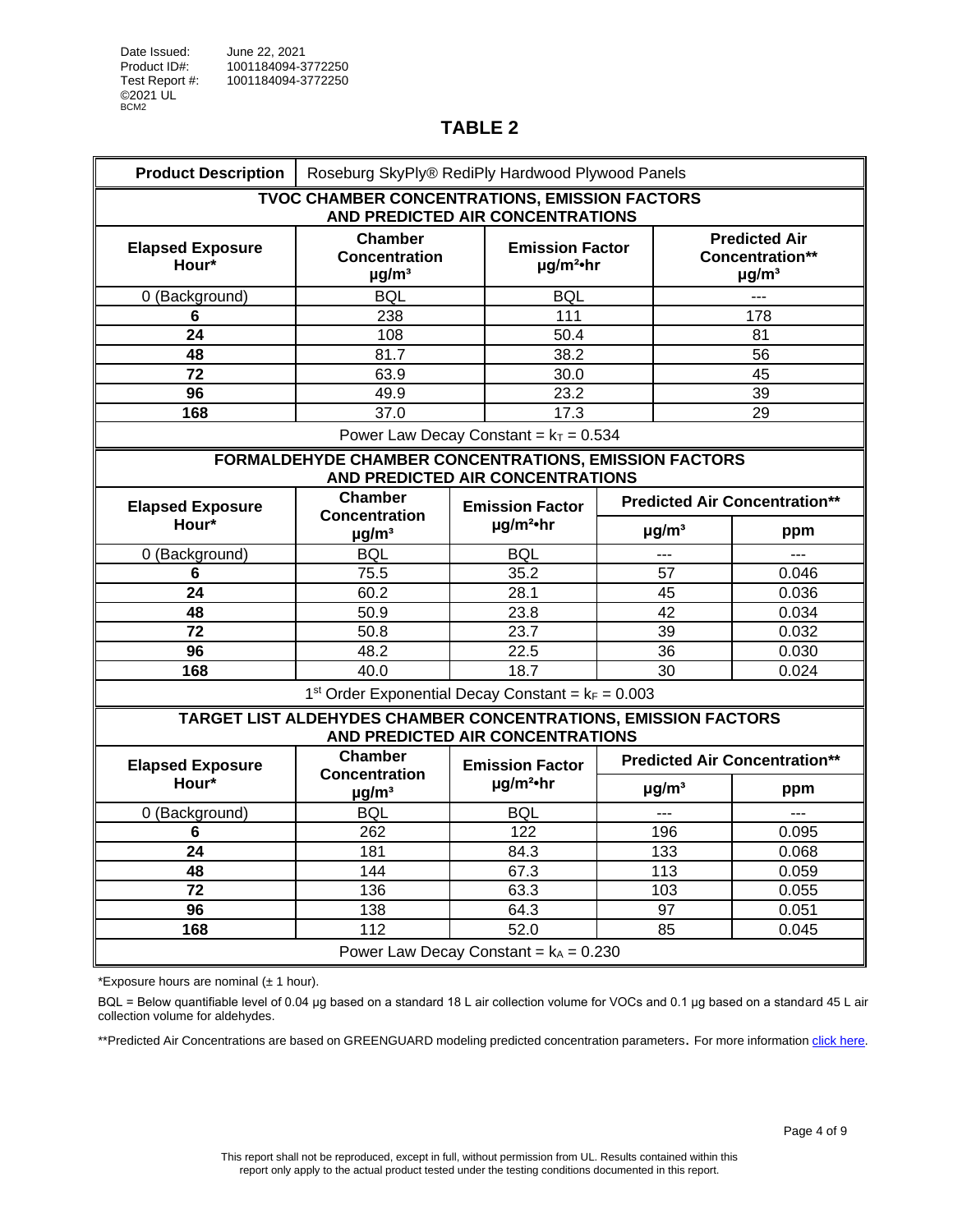<span id="page-4-0"></span>

| <b>Product Description</b><br>Roseburg SkyPly® RediPly Hardwood Plywood Panels |                                                                                   |                                            |      |      |      |      |      |      |
|--------------------------------------------------------------------------------|-----------------------------------------------------------------------------------|--------------------------------------------|------|------|------|------|------|------|
|                                                                                | <b>CHAMBER CONCENTRATIONS OF IDENTIFIED INDIVIDUAL VOLATILE ORGANIC COMPOUNDS</b> |                                            |      |      |      |      |      |      |
| <b>CAS</b>                                                                     |                                                                                   | Elapsed Exposure Hour (µg/m <sup>3</sup> ) |      |      |      |      |      |      |
| <b>Number</b>                                                                  | Compound                                                                          | 0<br>(BG)                                  | 6    | 24   | 48   | 72   | 96   | 168  |
| 66-25-1                                                                        | Hexanal                                                                           | <b>BQL</b>                                 | 41.6 | 27.5 | 22.3 | 21.4 | 18.1 | 16.2 |
| 108-88-3                                                                       | Toluene (Methylbenzene)                                                           | <b>BQL</b>                                 | 39.5 | 16.2 | 7.9  | 4.3  | 2.3  |      |
| 104-76-7                                                                       | 1-Hexanol, 2-ethyl <sup>†</sup>                                                   | <b>BQL</b>                                 | 30.2 | 14.4 | 10.2 | 8.0  | 6.2  | 4.7  |
| 535-77-3                                                                       | Benzene, 1-methyl-3-isopropyl (m-<br>Cymene)                                      | <b>BQL</b>                                 | 27.0 | 16.4 | 15.3 | 13.6 | 11.3 | 9.8  |
| 80-56-8                                                                        | Pinene, alpha (2,6,6-Trimethyl-<br>bicyclo[3.1.1]hept-2-ene)                      | <b>BQL</b>                                 | 15.9 | 9.2  | 7.7  | 7.4  | 5.6  | 3.8  |
| 124-19-6                                                                       | Nonyl aldehyde (Nonanal) <sup>†</sup>                                             | <b>BQL</b>                                 | 8.6  | 3.6  | 2.9  | 2.6  | 2.3  | 2.0  |
| 562-74-3                                                                       | 3-Cyclohexen-1-ol, 4-methyl-1-(1-<br>methylethyl)*                                | <b>BQL</b>                                 | 6.6  | 3.4  | 4.0  | 2.3  | 2.7  |      |
| 112-31-2                                                                       | Decanal*                                                                          | <b>BQL</b>                                 | 6.7  |      |      |      |      |      |
| 98-55-5                                                                        | 3-Cyclohexene-1-methanol, $\alpha, \alpha, 4$ -<br>trimethyl*                     | <b>BQL</b>                                 | 5.9  | 3.3  | 2.3  | 2.1  | 1.6  | 2.5  |
| 127-91-3                                                                       | Pinene, beta (6,6-Dimethyl-2-methylene-<br>bicyclo[3.1.1] heptane) <sup>†</sup>   | <b>BQL</b>                                 | 5.6  | 3.2  | 2.6  | 2.4  |      |      |
| 110-62-3                                                                       | Pentanal                                                                          | <b>BQL</b>                                 | 5.4  | 3.3  | 2.6  | 2.5  | 2.1  |      |
| $71 - 43 - 2$                                                                  | Benzene <sup>t</sup>                                                              | <b>BQL</b>                                 | 4.6  |      |      |      |      |      |
| 76-49-3                                                                        | Bicyclo[2.2.1]heptan-2-ol, 1,7,7-trimethyl-<br>, acetate, endo (Bornyl acetate)*  | <b>BQL</b>                                 | 4.8  | 2.5  | 2.1  |      |      |      |
| 64-19-7                                                                        | Acetic acid                                                                       | <b>BQL</b>                                 | 4.6  | 2.7  | 2.4  | 2.4  |      |      |
| 124-13-0                                                                       | Octanal <sup>t</sup>                                                              | <b>BQL</b>                                 | 4.3  | 2.5  | 2.1  |      |      |      |
| 1632-73-1                                                                      | Bicyclo[2.2.1]heptan-2-ol, 1,3,3-trimethyl*                                       | <b>BQL</b>                                 | 3.9  | 2.1  |      |      |      |      |
| $111 - 71 - 7$                                                                 | Heptanal (Heptaldehyde) <sup>†</sup>                                              | <b>BQL</b>                                 | 3.8  | 2.3  |      |      |      |      |
| 103-11-7                                                                       | 2-Propenoic acid, 2-ethylhexyl ester (2-<br>Ethylhexyl acrylate)                  | <b>BQL</b>                                 | 3.6  |      |      |      |      |      |
| 475-20-7                                                                       | Longifolene                                                                       | <b>BQL</b>                                 | 3.4  |      |      |      |      |      |
| 79-92-5                                                                        | Camphene*                                                                         | <b>BQL</b>                                 | 3.2  | 2.2  |      |      |      |      |
| 507-70-0                                                                       | Borneol (endo-Borneol)*                                                           | <b>BQL</b>                                 | 3.1  |      |      |      |      |      |
| 3777-69-3                                                                      | Furan, 2-pentyl                                                                   | <b>BQL</b>                                 | 2.7  |      |      |      |      |      |
| $142 - 62 - 1$                                                                 | Hexanoic acid                                                                     | <b>BQL</b>                                 | 2.8  | 1.7  | 2.7  |      |      |      |
| 103-09-3                                                                       | Acetic acid, 2-ethylhexyl ester*                                                  | <b>BQL</b>                                 | 2.6  |      |      |      |      |      |
| 76-22-2                                                                        | Camphor                                                                           | <b>BQL</b>                                 | 2.5  |      |      |      |      |      |
| 1196-01-6                                                                      | Bicyclo <sup>[3</sup> .1.1]hept-3-en-2-one, 4,6,6-<br>trimethyl-, (1S)-*          | <b>BQL</b>                                 | 2.2  |      |      |      |      |      |
| 3333-52-6                                                                      | Tetramethylbutanedinitrile* <sup>†</sup>                                          | <b>BQL</b>                                 | 2.1  |      |      |      |      |      |
| 555-10-2                                                                       | beta-Phellandrene*                                                                | <b>BQL</b>                                 | 2.2  |      |      |      |      |      |
| 1820-09-3                                                                      | trans-Verbenol*                                                                   | <b>BQL</b>                                 | 2.1  |      |      |      |      |      |

\*Indicates NIST/EPA/NIH best library match only based on retention time and mass spectral characteristics.

†Denotes quantified using multipoint authentic standard curve. Other VOCs quantified relative to toluene.

Quantifiable level is 0.04 μg based on a standard 18 L air collection volume.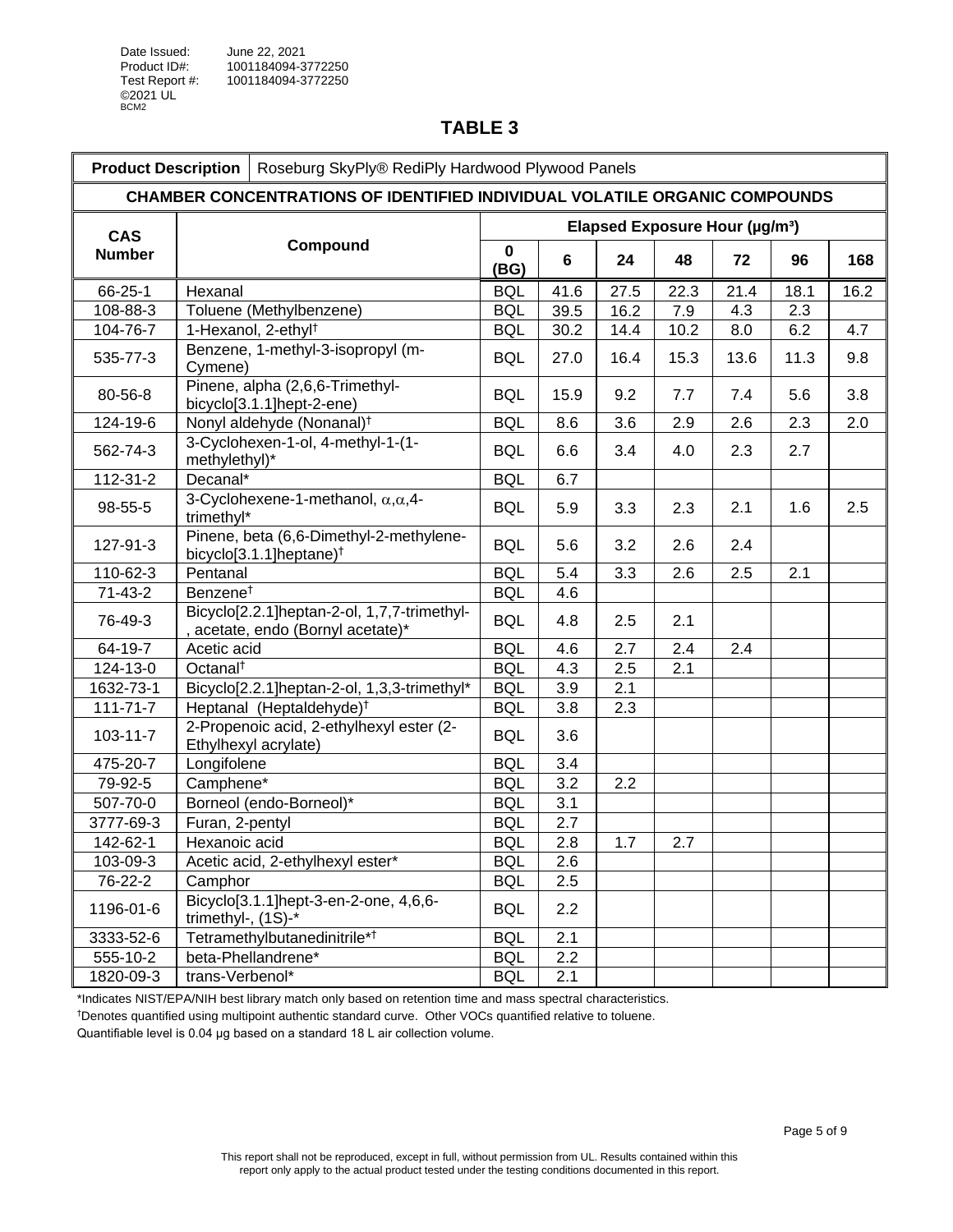<span id="page-5-0"></span>

|                | <b>Product Description</b><br>Roseburg SkyPly® RediPly Hardwood Plywood Panels  |      |                                               |      |      |     |     |
|----------------|---------------------------------------------------------------------------------|------|-----------------------------------------------|------|------|-----|-----|
|                | <b>EMISSION FACTORS OF IDENTIFIED INDIVIDUAL VOLATILE ORGANIC COMPOUNDS</b>     |      |                                               |      |      |     |     |
| <b>CAS</b>     |                                                                                 |      | Elapsed Exposure Hour (µg/m <sup>2</sup> •hr) |      |      |     |     |
| <b>Number</b>  | Compound                                                                        | 6    | 24                                            | 48   | 72   | 96  | 168 |
| 66-25-1        | Hexanal                                                                         | 19.4 | 12.8                                          | 10.4 | 10.0 | 8.4 | 7.6 |
| 108-88-3       | Toluene (Methylbenzene)                                                         | 18.4 | 7.6                                           | 3.7  | 2.0  | 1.1 |     |
| 104-76-7       | 1-Hexanol, 2-ethyl <sup>+</sup>                                                 | 14.1 | 6.7                                           | 4.8  | 3.7  | 2.9 | 2.2 |
| 535-77-3       | Benzene, 1-methyl-3-isopropyl (m-Cymene)                                        | 12.6 | 7.7                                           | 7.1  | 6.4  | 5.3 | 4.6 |
| 80-56-8        | Pinene, alpha (2,6,6-Trimethyl-bicyclo[3.1.1]hept-2-<br>ene)                    | 7.4  | 4.3                                           | 3.6  | 3.5  | 2.6 | 1.8 |
| 124-19-6       | Nonyl aldehyde (Nonanal) <sup>†</sup>                                           | 4.0  | 1.7                                           | 1.4  | 1.2  | 1.1 | 0.9 |
| 562-74-3       | 3-Cyclohexen-1-ol, 4-methyl-1-(1-methylethyl)*                                  | 3.1  | 1.6                                           | 1.9  | 1.1  | 1.2 |     |
| 112-31-2       | Decanal*                                                                        | 3.1  |                                               |      |      |     |     |
| 98-55-5        | 3-Cyclohexene-1-methanol, $\alpha, \alpha, 4$ -trimethyl*                       | 2.8  | 1.5                                           | 1.1  | 1.0  | 0.7 | 1.1 |
| 127-91-3       | Pinene, beta (6,6-Dimethyl-2-methylene-<br>bicyclo[3.1.1]heptane) <sup>†</sup>  | 2.6  | 1.5                                           | 1.2  | 1.1  |     |     |
| 110-62-3       | Pentanal                                                                        | 2.5  | 1.6                                           | 1.2  | 1.2  | 1.0 |     |
| $71 - 43 - 2$  | Benzene <sup>t</sup>                                                            | 2.2  |                                               |      |      |     |     |
| 76-49-3        | Bicyclo[2.2.1]heptan-2-ol, 1,7,7-trimethyl-, acetate,<br>endo (Bornyl acetate)* | 2.2  | 1.2                                           | 1.0  |      |     |     |
| 64-19-7        | Acetic acid                                                                     | 2.1  | 1.3                                           | 1.1  | 1.1  |     |     |
| 124-13-0       | Octanal <sup>t</sup>                                                            | 2.0  | 1.2                                           | 1.0  |      |     |     |
| 1632-73-1      | Bicyclo[2.2.1]heptan-2-ol, 1,3,3-trimethyl*                                     | 1.8  | 1.0                                           |      |      |     |     |
| $111 - 71 - 7$ | Heptanal (Heptaldehyde) <sup>†</sup>                                            | 1.8  | 1.1                                           |      |      |     |     |
| $103 - 11 - 7$ | 2-Propenoic acid, 2-ethylhexyl ester (2-Ethylhexyl<br>acrylate)                 | 1.7  |                                               |      |      |     |     |
| 475-20-7       | Longifolene                                                                     | 1.6  |                                               |      |      |     |     |
| 79-92-5        | Camphene*                                                                       | 1.5  | 1.0                                           |      |      |     |     |
| 507-70-0       | Borneol (endo-Borneol)*                                                         | 1.4  |                                               |      |      |     |     |
| 3777-69-3      | Furan, 2-pentyl                                                                 | 1.3  |                                               |      |      |     |     |
| 142-62-1       | Hexanoic acid                                                                   | 1.3  | 0.8                                           | 1.3  |      |     |     |
| 103-09-3       | Acetic acid, 2-ethylhexyl ester*                                                | 1.2  |                                               |      |      |     |     |
| 76-22-2        | Camphor                                                                         | 1.2  |                                               |      |      |     |     |
| 1196-01-6      | Bicyclo[3.1.1]hept-3-en-2-one, 4,6,6-trimethyl-, (1S)-*                         | 1.0  |                                               |      |      |     |     |
| 3333-52-6      | Tetramethylbutanedinitrile* <sup>†</sup>                                        | 1.0  |                                               |      |      |     |     |
| 555-10-2       | beta-Phellandrene*                                                              | 1.0  |                                               |      |      |     |     |
| 1820-09-3      | trans-Verbenol*                                                                 | 1.0  |                                               |      |      |     |     |

\*Indicates NIST/EPA/NIH best library match only based on retention time and mass spectral characteristics.

†Denotes quantified using multipoint authentic standard curve. Other VOCs quantified relative to toluene.

Quantifiable level is 0.04 μg based on a standard 18 L air collection volume.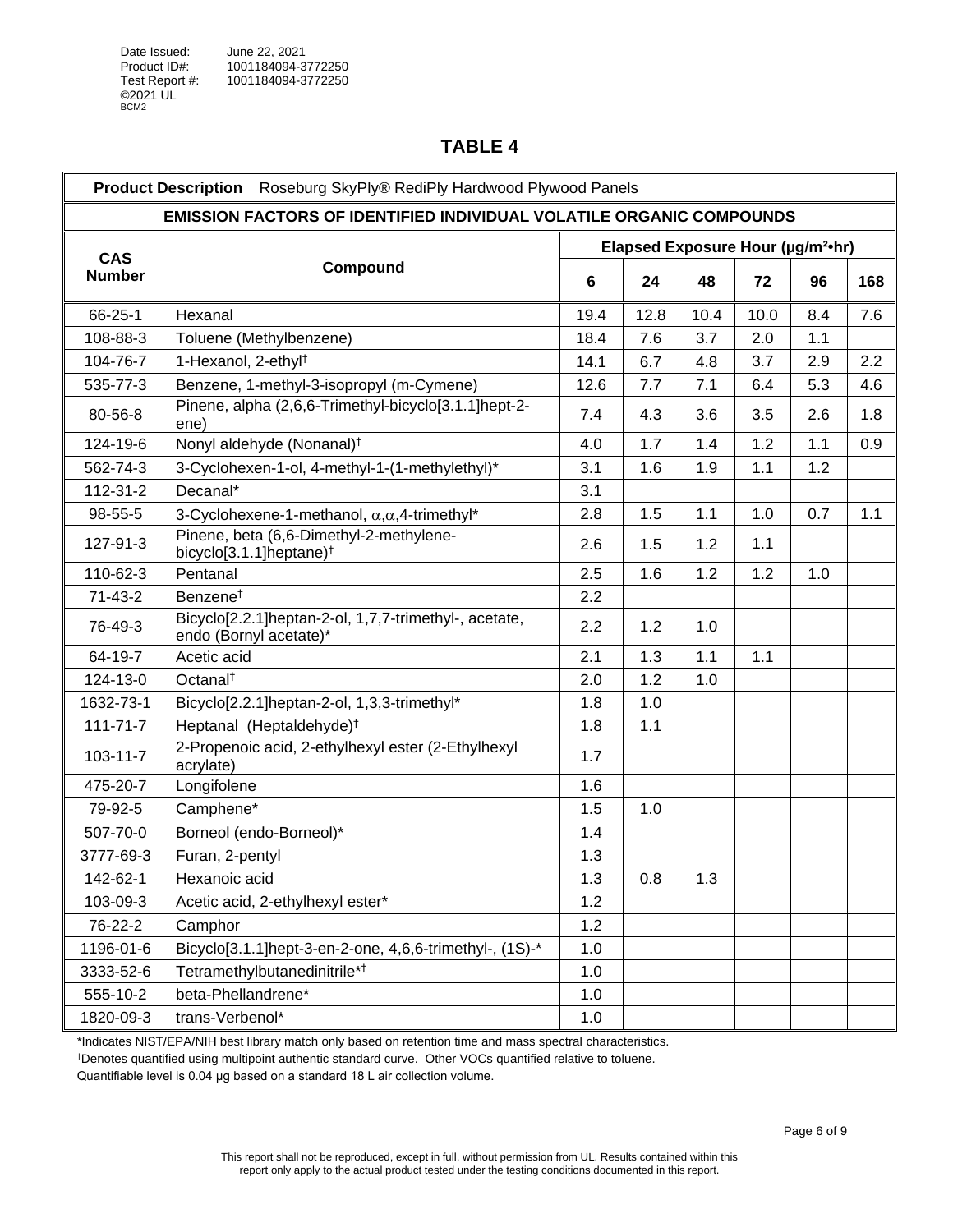<span id="page-6-0"></span>

|                             | <b>Product Description</b> |                                                        | Roseburg SkyPly® RediPly Hardwood Plywood Panels |      |                                            |      |      |      |      |
|-----------------------------|----------------------------|--------------------------------------------------------|--------------------------------------------------|------|--------------------------------------------|------|------|------|------|
|                             |                            | <b>CHAMBER CONCENTRATIONS OF TARGET LIST ALDEHYDES</b> |                                                  |      |                                            |      |      |      |      |
| <b>CAS</b>                  | Compound                   |                                                        |                                                  |      | Elapsed Exposure Hour (µg/m <sup>3</sup> ) |      |      |      |      |
| <b>Number</b>               |                            |                                                        | $\Omega$<br>(BG)                                 | 6    | 24                                         | 48   | 72   | 96   | 168  |
| 4170-30-3                   | 2-Butenal                  |                                                        | <b>BQL</b>                                       |      |                                            |      |      |      |      |
| 75-07-0                     | Acetaldehyde               |                                                        | <b>BQL</b>                                       | 56.5 | 37.0                                       | 29.4 | 27.2 | 32.2 | 27.4 |
| 100-52-7                    | Benzaldehyde               |                                                        | BQL                                              |      |                                            |      |      |      |      |
| 5779-94-2                   | Benzaldehyde, 2,5-dimethyl |                                                        | <b>BQL</b>                                       |      |                                            |      |      |      |      |
| 529-20-4                    | Benzaldehyde, 2-methyl     |                                                        | <b>BQL</b>                                       |      |                                            |      |      |      |      |
| $620 - 23 - 5/$<br>104-87-0 |                            | Benzaldehyde, 3- and/or 4-methyl                       | <b>BQL</b>                                       |      |                                            |      |      |      |      |
| 123-72-8                    | <b>Butanal</b>             |                                                        | <b>BQL</b>                                       | 3.0  | 2.1                                        |      |      |      |      |
| 590-86-3                    | Butanal, 3-methyl          |                                                        | BQL                                              |      |                                            |      |      |      |      |
| $50-00-0$                   | Formaldehyde               |                                                        | BQL                                              | 75.5 | 60.2                                       | 50.9 | 50.8 | 48.2 | 40.0 |
| $66 - 25 - 1$               | Hexanal                    |                                                        | BQL                                              | 86.6 | 55.6                                       | 45.1 | 41.8 | 42.5 | 32.2 |
| 110-62-3                    | Pentanal                   |                                                        | <b>BQL</b>                                       | 10.6 | 7.4                                        | 6.2  | 6.3  | 5.8  | 4.8  |
| 123-38-6                    | Propanal                   |                                                        | <b>BQL</b>                                       | 13.1 | 9.8                                        | 7.5  | 7.0  | 6.8  | 5.2  |

## **TABLE 6**

<span id="page-6-1"></span>

| <b>Product Description</b>                       |                                  | Roseburg SkyPly® RediPly Hardwood Plywood Panels |      |      |      |      |      |      |  |
|--------------------------------------------------|----------------------------------|--------------------------------------------------|------|------|------|------|------|------|--|
| <b>EMISSION FACTORS OF TARGET LIST ALDEHYDES</b> |                                  |                                                  |      |      |      |      |      |      |  |
| <b>CAS</b>                                       | Compound                         | Elapsed Exposure Hour (µg/m <sup>2</sup> ·hr)    |      |      |      |      |      |      |  |
| <b>Number</b>                                    |                                  |                                                  |      | 24   | 48   | 72   | 96   | 168  |  |
| 4170-30-3                                        | 2-Butenal                        |                                                  |      |      |      |      |      |      |  |
| 75-07-0                                          | Acetaldehyde                     |                                                  | 26.4 | 17.3 | 13.7 | 12.7 | 15.0 | 12.8 |  |
| 100-52-7                                         | Benzaldehyde                     |                                                  |      |      |      |      |      |      |  |
| 5779-94-2                                        | Benzaldehyde, 2,5-dimethyl       |                                                  |      |      |      |      |      |      |  |
| 529-20-4                                         | Benzaldehyde, 2-methyl           |                                                  |      |      |      |      |      |      |  |
| $620 - 23 - 5/$<br>104-87-0                      | Benzaldehyde, 3- and/or 4-methyl |                                                  |      |      |      |      |      |      |  |
| 123-72-8                                         | <b>Butanal</b>                   |                                                  | 1.4  | 1.0  |      |      |      |      |  |
| 590-86-3                                         |                                  | Butanal, 3-methyl                                |      |      |      |      |      |      |  |
| $50-00-0$                                        | Formaldehyde                     |                                                  | 35.2 | 28.1 | 23.8 | 23.7 | 22.5 | 18.7 |  |
| $66 - 25 - 1$                                    | Hexanal                          |                                                  | 40.4 | 25.9 | 21.0 | 19.5 | 19.8 | 15.0 |  |
| 110-62-3                                         | Pentanal                         |                                                  | 5.0  | 3.5  | 2.9  | 2.9  | 2.7  | 2.2  |  |
| 123-38-6                                         | Propanal                         |                                                  | 6.1  | 4.6  | 3.5  | 3.3  | 3.2  | 2.4  |  |

Quantifiable level is 0.1 µg is based on a standard 45 L air collection volume.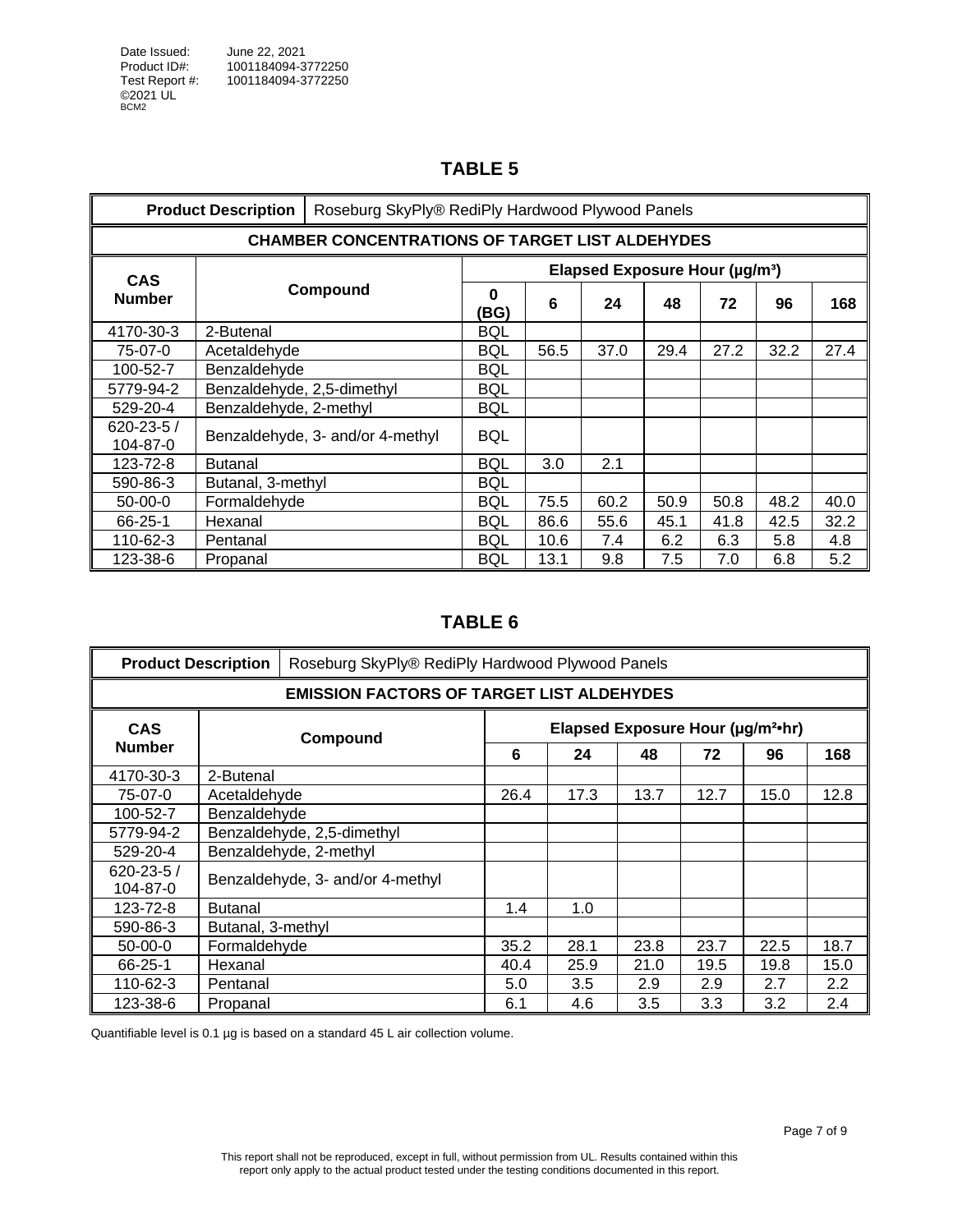## **SUPPLEMENTAL EMISSIONS INFORMATION**

<span id="page-7-0"></span>The table below represents this product's identified chemical emissions found on certain regulatory lists. This list only provides a statement regarding possible health effects associated with this compound and not the relative risks of exposure. Proper interpretation of the risks associated with exposure to a given regulated compound requires a more detailed evaluation of toxicological activity. Certain purchasing programs may require this information be submitted.

| <b>Product Description</b> |                                                                             | Roseburg SkyPly® RediPly Hardwood Plywood Panels                               |                                         |               |                  |                                    |              |              |  |  |
|----------------------------|-----------------------------------------------------------------------------|--------------------------------------------------------------------------------|-----------------------------------------|---------------|------------------|------------------------------------|--------------|--------------|--|--|
| <b>CAS</b>                 | Compound<br>2-Propenoic acid, 2-ethylhexyl<br>ester (2-Ethylhexyl acrylate) |                                                                                | $\checkmark$ = FOUND IN LISTING (CLASS) |               |                  |                                    |              |              |  |  |
| <b>Number</b>              |                                                                             |                                                                                | <b>CAL</b><br><b>PROP. 65</b>           | <b>NTP</b>    | <b>IARC</b>      | <b>CAL AIR</b><br><b>TOXICS</b>    | <b>CREL</b>  | <b>TLV</b>   |  |  |
| $103 - 11 - 7$             |                                                                             |                                                                                |                                         |               | $\checkmark$ (3) |                                    |              |              |  |  |
| 75-07-0                    | Acetaldehyde                                                                |                                                                                | $\checkmark$ (1)                        | $\sqrt{(2B)}$ | $\sqrt{(2B)}$    | $\sqrt{(\ A\})$                    | $\checkmark$ | $\checkmark$ |  |  |
| 64-19-7                    | Acetic acid                                                                 |                                                                                |                                         |               |                  |                                    |              | ✓            |  |  |
| 71-43-2                    | Benzene <sup>†</sup>                                                        |                                                                                | √(1,2)                                  | $\sqrt{(2A)}$ | $\checkmark$ (1) | $\sqrt{(\mathsf{II}(\mathsf{A}))}$ | $\checkmark$ | ✓            |  |  |
| 76-22-2                    | Camphor                                                                     |                                                                                |                                         |               |                  |                                    |              | $\checkmark$ |  |  |
| $50-00-0$                  | Formaldehyde                                                                |                                                                                | $\checkmark$ (1)                        | $\sqrt{(2A)}$ | $\checkmark$ (1) | $\sqrt{(IIA)}$                     | $\checkmark$ | ✓            |  |  |
| 110-62-3                   | Pentanal                                                                    |                                                                                |                                         |               |                  |                                    |              | ✓            |  |  |
| 80-56-8                    | bicyclo[3.1.1]hept-2-ene)                                                   | Pinene, alpha (2,6,6-Trimethyl-                                                |                                         |               |                  |                                    |              | ✓            |  |  |
| 127-91-3                   |                                                                             | Pinene, beta (6,6-Dimethyl-2-<br>methylene-bicyclo[3.1.1]heptane) <sup>†</sup> |                                         |               |                  |                                    |              |              |  |  |
| 123-38-6                   | Propanal                                                                    |                                                                                |                                         |               |                  | $\sqrt{(IVA)}$                     |              | $\checkmark$ |  |  |
| 3333-52-6                  |                                                                             | Tetramethylbutanedinitrile <sup>†</sup>                                        |                                         |               |                  |                                    |              | $\checkmark$ |  |  |
| 108-88-3                   | Toluene (Methylbenzene)                                                     |                                                                                | $\sqrt(2)$                              |               | $\sqrt{3}$       | $\sqrt{(IIA)}$                     | ✓            | ✓            |  |  |

†Denotes quantified using multipoint authentic standard curve

CAL Prop. 65: California Health and Welfare Agency, Proposition 65 Chemicals

1 = known to cause cancer 2 = known to cause reproductive toxicity

NTP: National Toxicology Program

2A = known to be carcinogenic to humans 2B = reasonably anticipated to be carcinogenic to humans

IARC: International Agency on Research of Cancer

- 
- 
- 2B = possibly carcinogenic to humans

 $3$  = unclassifiable as to carcinogenicity to humans

 $2A =$  probably carcinogenic to humans  $4 =$  probably not carcinogenic to humans

California Air Toxics

- I = Substances identified as Toxic Air Contaminants, known to be emitted in California, with a full set of health values reviewed by the Scientific Review Panel.
- IIA = Substances identified as Toxic Air Contaminants, known to be emitted in California, with one or more health values under development by the Office of Environmental Health Hazard Assessment for review by the Scientific Review Panel.
- IIB= Substances NOT identified as Toxic Air Contaminants, known to be emitted in California, with one or more health values under development by the Office of Environmental Health Hazard Assessment for review by the Scientific Review Panel.
- III = Substances known to be emitted in California and are NOMINATED for development of health values or additional health values.
- IVA = Substance identified as Toxic Air Contaminants, known to be emitted in California and are TO BE EVALUATED for entry into Category III.
- IVBA =Substance NOT identified as Toxic Air Contaminants, known to be emitted in California and are TO BE EVALUATED for entry into Category III.
- V = Substance identified as Toxic Air Contaminants, and NOT KNOWN TO BE EMITTED from stationary source facilities in California based on information from the AB 2588 Air Toxic "Hot Spots" Program and the California Toxic Release Inventory.
- VI = Substances identified as Toxic Air Contaminants, NOT KNOWN TO BE EMITTED from stationary source facilities in California, and are active ingredients in pesticides in California.

CREL: California Office of Environmental Health's Hazard Assessment (OEHHA), Chronic Reference Exposure Levels  $\checkmark$  = Found in Listing

ACGIH TLV American Conference of Governmental Industrial Hygienists Threshold Limit Values for Chemical Substances and Physical Agents.

<span id="page-7-1"></span> $\checkmark$  = Found in Listing.